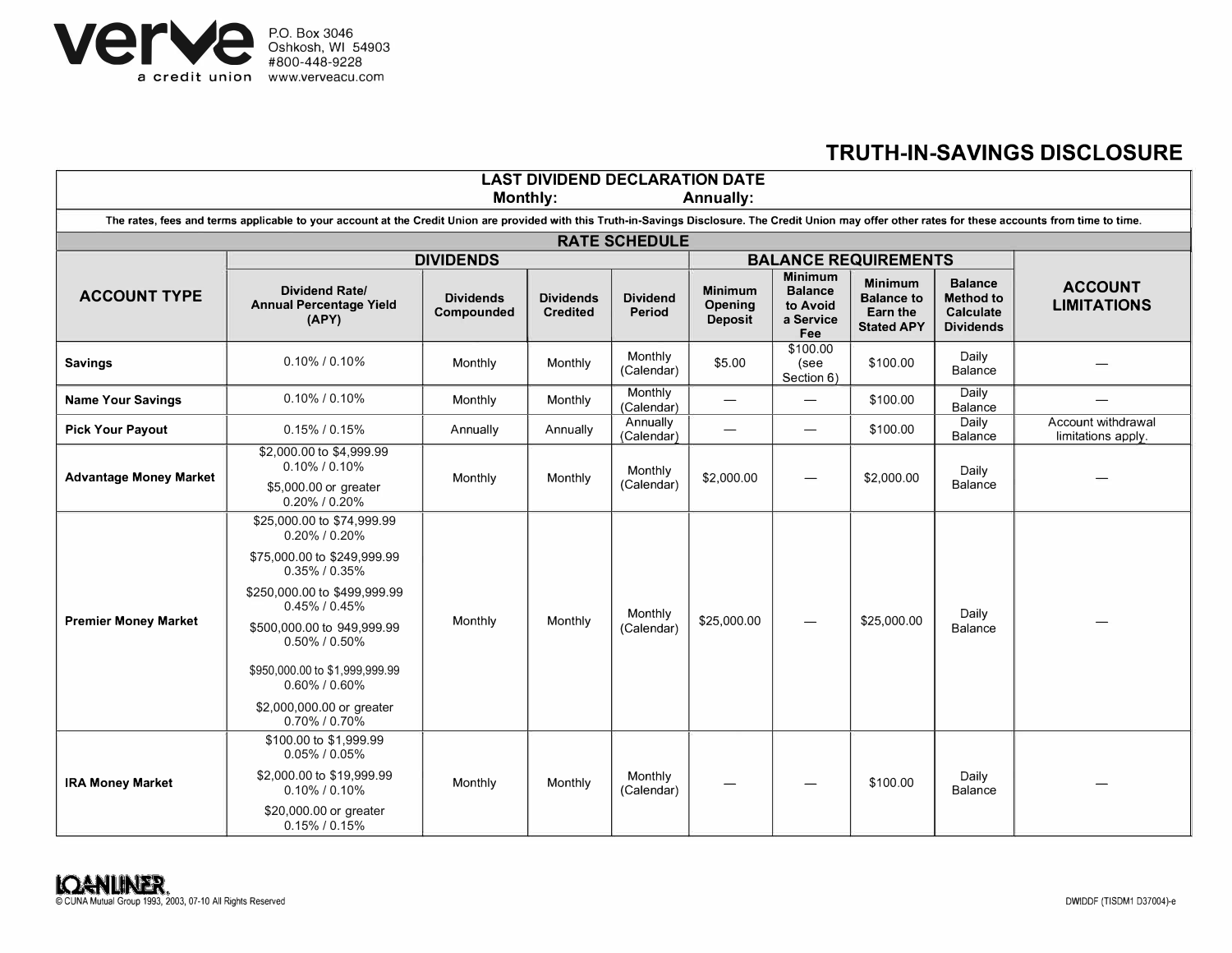| <b>Health Savings Account</b><br>(HSA)                                                                                 | \$100.00 to \$2,499.99<br>$0.15\%$ / 0.15%<br>\$2,500.00 to \$9,999.99<br>$0.30\%$ / $0.30\%$<br>\$10,000.00 to \$24,999.99<br>0.40% / 0.40%<br>\$25,000.00 or greater<br>$0.45\%$ / $0.45\%$ | Monthly | Monthly | Monthly<br>(Calendar) | —                        |                          | \$100.00 | Daily<br>Balance         |                            |
|------------------------------------------------------------------------------------------------------------------------|-----------------------------------------------------------------------------------------------------------------------------------------------------------------------------------------------|---------|---------|-----------------------|--------------------------|--------------------------|----------|--------------------------|----------------------------|
| <b>Personal Checking</b>                                                                                               |                                                                                                                                                                                               |         |         |                       | $\overline{\phantom{0}}$ | $\overline{\phantom{0}}$ |          | $\overline{\phantom{0}}$ |                            |
| KickBack™ Savings<br><b>Qualifications Met</b><br>(See section 2)<br><b>Qualification Not Met</b><br>(See section 2)   | $0.20\%$ / $0.20\%$<br>$0.10\%$ / $0.10\%$                                                                                                                                                    | Monthly | Monthly | Monthly<br>(Calendar) | —                        |                          | \$0.01   | Daily<br>Balance         |                            |
| KickBack™ Checking<br><b>Qualifications Met</b><br>(See section 2)<br><b>Qualifications Not Met</b><br>(See section 2) | \$0.01 to \$10,000.00<br>2.75% / 2.78%<br>\$10,000.01 or greater<br>0.10% / 0.10% to 0.10%<br>$0.01\%$ / $0.01\%$                                                                             | Monthly | Monthly | Monthly<br>(Calendar) |                          |                          | \$0.01   | Daily<br>Balance         |                            |
| <b>Escrow</b>                                                                                                          | $0.11\%$ / 0.11%                                                                                                                                                                              | Monthly | Monthly | Monthly<br>(Calendar) |                          |                          | \$0.01   | Daily<br>Balance         | Account limitations apply. |

## **ACCOUNT DISCLOSURES**

*Except* **as** *specifically described, the following disclosures apply to all of the accounts. All accounts described in this Truth-in-Savings Disclosure are share accounts.* 

**1. RATE INFORMATION** - The annual percentage yield is a percentage rate that reflects the total amount of dividends to be paid on an account based on the dividend rate and frequency of compounding for an annual period. For Savings, Name Your Savings, Pick Your Payout, Advantage Money Market, Premier Money Market, IRA Money Market, Health Savings Account (HSA), KickBack™ Savings, and KickBack™ Checking accounts, the dividend rate and annual percentage yield may change at any time as determined by the Credit Union's Board of Directors. For Escrow accounts, the dividend rate and annual percentage yield may change annually as determined by the Wisconsin Department of Financial Institutions. The dividend rates and annual percentage yields are the rates and yields as of the last dividend declaration date that is set forth in the Rate Schedule. Advantage Money Market, Premier Money Market, IRA Money Market, Health Savings Account (HSA), and KickBack™ Checking accounts are tiered rate accounts.

The balance ranges and corresponding dividend rates and annual percentage yields applicable to each tier are disclosed in the Rate Schedule. For Advantage Money Market, Premier Money Market, IRA Money Market, and Health Savings Account (HSA) accounts, once a particular range is met, the dividend rate and annual percentage yield for that balance range will apply to the full balance of your account. For KickBack™ Checking accounts, each dividend rate will apply only to that portion of the account balance within each balance range.

**2. KickBack™ Accounts** - For all KickBack™ accounts, you may qualify for monthly rewards if you meet the applicable minimum qualification requirements, you must 1) make at least 14 POS or debit transactions that post and settle to your account before 7:00 pm on the last day of the calendar month 2) receive a minimum of one direct deposit 3) be enrolled in and receive e-statements. The monthly qualification cycle is defined as the period beginning on the first day of a calendar month and ending on the last day of a calendar month.

**KickBack™ Savings.** The KickBack™ Savings account is available only to holders of a KickBack™ Checking account. If you meet the minimum qualification requirements you will receive the first dividend rate and annual percentage yield listed for the account in the Rate Schedule. If you do not meet all of the minimum qualification requirements during the monthly qualification cycle, you will receive the second dividend rate and annual percentage yield listed for the account in the Rate Schedule.

**KickBack™ Checking.** The KickBack™ Checking account is a tiered rate account. If you meet the minimum qualification requirements during the monthly qualification cycle, the first dividend rate and annual percentage yield listed in the Rate Schedule will apply to balances of \$0.01 to \$10,000.00. The second dividend rate and annual percentage yield listed for this account will apply to balances of \$10,000.01 or greater. Each dividend rate will apply only to that portion of the account balance within each range. In addition, we will refund ATM surcharges up to a maximum total refund of \$15.00 per month. If you do not meet all of the minimum service requirements during the calendar month, the third dividend rate and annual percentage yield listed for this account will apply to the entire balance in the account and no ATM surcharges will be refunded to you.